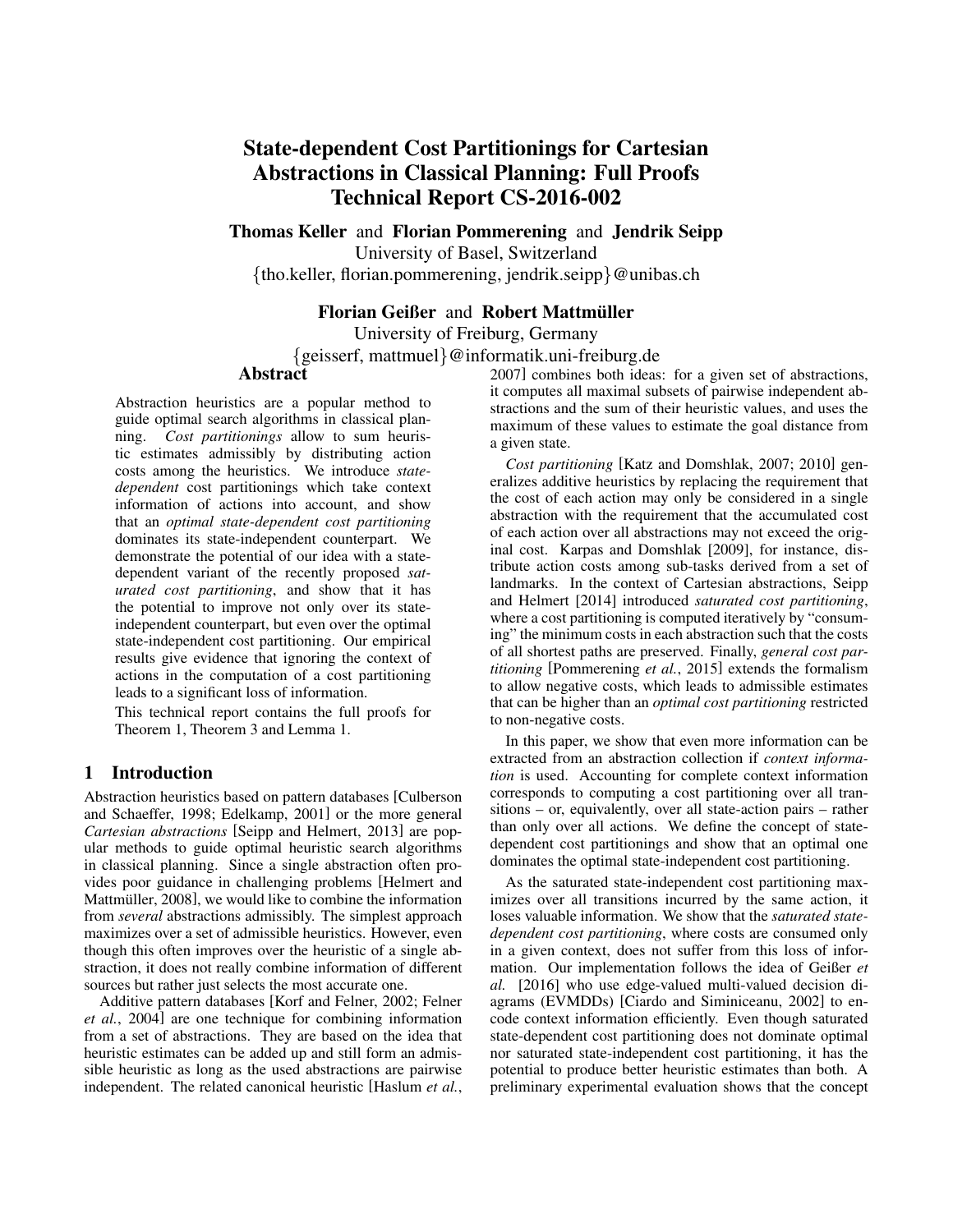is relevant in practice and able to improve heuristic estimates in many benchmark instances.

#### 2 Background

**Planning Tasks.** We consider  $SAS<sup>+</sup>$  planning tasks [Bäckström and Nebel, 1995] with state-independent action costs, where a *planning task* is given as a tuple  $\Pi$  =  $(V, A, s<sub>I</sub>, s<sub>*</sub>, c)$  that consists of the following components: V is a finite set of *state variables* v, each with an associated finite domain  $\mathcal{D}_v$ . A *fact* is a pair  $(v, d)$ , where  $v \in V$  and  $d \in \mathcal{D}_v$ , and a *partial variable assignment* s over  $V$  is a set of facts that belong to different variables. If s assigns a value to each  $v \in V$ , *s* is called a *state*. We use function notation  $s(v) = d$  and set notation  $(v, d) \in s$  interchangeably and denote the set of states of  $\Pi$  with S. Each action  $a = \langle pre, eff \rangle$ in the set of *actions* A is a pair of partial variable assignments, called *precondition* and *effect*. The state  $s_I \in S$  is called the *initial state*, and the partial variable assignment  $s_{\star}$  specifies the *goal* condition. A state s is a goal state if  $s_{\star} \subseteq s$ . We denote the set of goal states by  $S_{\star}$ .

An action *a* is applicable in state *s* iff *pre*  $\subseteq$  *s*. Applying *a* in s yields the state s' with  $s'(v) = eff(v)$  where  $eff(v)$  is defined and  $s'(v) = s(v)$  otherwise. We write  $s[a]$  for  $s'$ . The (non-negative) *cost* of applying a is given by the cost function  $c : A \to \mathbb{R}_0^+$  of  $\Pi$  as  $c(a)$ . However, at several places in this paper, we are interested in costs that are based on altered cost functions. An important aspect of this work are *general* and *state-dependent* cost functions  $c : A \times S \to \mathbb{R}$  that determine transition costs  $c(a, s)$  that depend on the state s in addition to the action  $a$  that is applied. Since state-dependent cost functions are more general, we define the following concepts in terms of state-dependent instead of regular cost functions unless we want to emphasize that the cost function of the original task is used. The resulting framework is similar to the formalism introduced by Geißer *et al.* [2015] for SAS<sup>+</sup> planning tasks with state-dependent action costs.

Let  $\pi = \langle a_1, \ldots, a_n \rangle$  be a sequence of actions from A. We call  $\pi$  *applicable* in s if there exist states  $s_0, s_1, \ldots, s_n$  such that  $s_0 = s$ ,  $a_i$  is applicable in  $s_{i-1}$  and  $s_i = s_{i-1}[a_i]$  for all  $i = 1, \dots, n$  and write  $s[\pi]$  for  $s_n$ . We call  $\pi$  an  $s$ -plan for  $\Pi$ if it is applicable in s and if  $s[\pi] \in S_{\star}$ . The *cost* of an s-plan  $\pi$  under cost function c is the sum of action costs along the induced state sequence, i.e.,  $c(\pi, s) = \sum_{i=1}^{n} c(a_i, s_{i-1})$ . An *optimal* s-plan under c is an s-plan that minimizes  $c(\pi, s)$ . Its cost is denoted by  $h^*(s, c)$ . If there is no s-plan then  $h^*(s, c) = \infty$ . A *heuristic function* h estimates the cost of an optimal s-plan under cost function c with values  $h(s, c) \in$  $\mathbb{R} \cup \{-\infty, \infty\}$ . Note that we allow negative heuristic values to support general cost partitioning [Pommerening *et al.*, 2015]. A heuristic h is called *admissible* if it never overestimates the true cost, i.e.,  $h(s, c) \leq h^*(s, c)$  for all states  $s \in S$ .

A planning task  $\Pi$  and a cost function c induce a transition system  $\mathcal{T} = (S, L, T, s_I, S_\star)$  with state space S, transition labels  $L$ , transition relation  $T$ , initial state  $s_I$  and goal states  $S_{\star}$  as usual, except that besides source state s, target state  $t$  and transition label  $a$ , transitions in  $T$  also carry a weight  $w \in \mathbb{R}$ , which is determined by s and a as  $w = c(s, a)$ . For transitions we also write  $s \xrightarrow{a,\omega} t$ . It follows that a plan for



Figure 1: Transition system of our running example. States are of the form  $xy$ , where  $x$  is the location of the truck and  $y$ the location of the package.

s is a path from s to some  $s_n \in S_{\star}$  and the plan is optimal if the sum of the weights along the path is minimal.

Cartesian Abstractions. The core idea of abstraction heuristics is to collapse several states into a single abstract state, which reduces the size of the transition system and allows the computation of goal distances that can be used as admissible heuristic estimates. Given a planning task Π with induced transition system  $\mathcal{T} = (S, L, T, s_I, S_\star)$ , let  $\alpha$ be an equivalence relation on  $S$  that describes equivalence classes of the form  $D_1 \times D_2 \times \cdots \times D_n$ , where  $D_i \subseteq \mathcal{D}_{v_i}$ for  $V = \{v_1, \ldots, v_n\}$ . The resulting abstract states are often called Cartesian abstract states, but since we only consider Cartesian abstractions, we call them *abstract states* in the following.  $\mathcal T$  and  $\alpha$  induce an abstract transition system  $\mathcal{T}^{\alpha} = (S^{\alpha}, L, T^{\alpha}, \alpha(s_I), S^{\alpha})$  in the following way: each concrete state s is mapped to the abstract state  $\alpha(s) \in S^{\alpha}$ ; the initial state  $s_I$  is mapped to the abstract initial state  $\alpha(s_I)$  and goal states are mapped to abstract goal states  $S_{\star}^{\alpha} = {\alpha(s_{\star})}$  $s_{\star} \in S_{\star}$ ; there is a labelled abstract transition between  $\alpha(s)$ and  $\alpha(s')$  whenever there is a concrete transition with the same label between  $s$  and  $s'$ .

As long as action costs are state-independent, the weight of an abstract transition is simply the cost of the concrete action that induces it. In the presence of state-dependent action costs (which are not present initially in our input tasks, but can be introduced by state-dependent cost partitionings), determining the weight of an abstract transition is not as straightforward. Geißer *et al.* [2016] define the weight of an abstract transition between abstract states  $t$  and  $u$  with transition label a to be the *minimal* weight of all concrete transitions labeled with action a that start in a state s with  $\alpha(s) = t$ . Together with the fact that every plan in the concrete transition system is a plan in the abstract transition system, this definition ensures that the cost of each abstract plan may be used as an admissible heuristic estimate. For now, the definition of Geißer *et al.* is sufficient for our needs, but we present an enhanced method in Section 6 that estimates abstract transition weights more precisely, while still guaranteeing admissibility.

#### 3 Running Example

Throughout the paper, we use a simple logistics task as a running example, where a truck that starts in location A has to fetch a package from location  $B$  and bring it to  $A$ . The truck must return to  $B$  after the delivery. The corresponding transition system is given in Figure 1.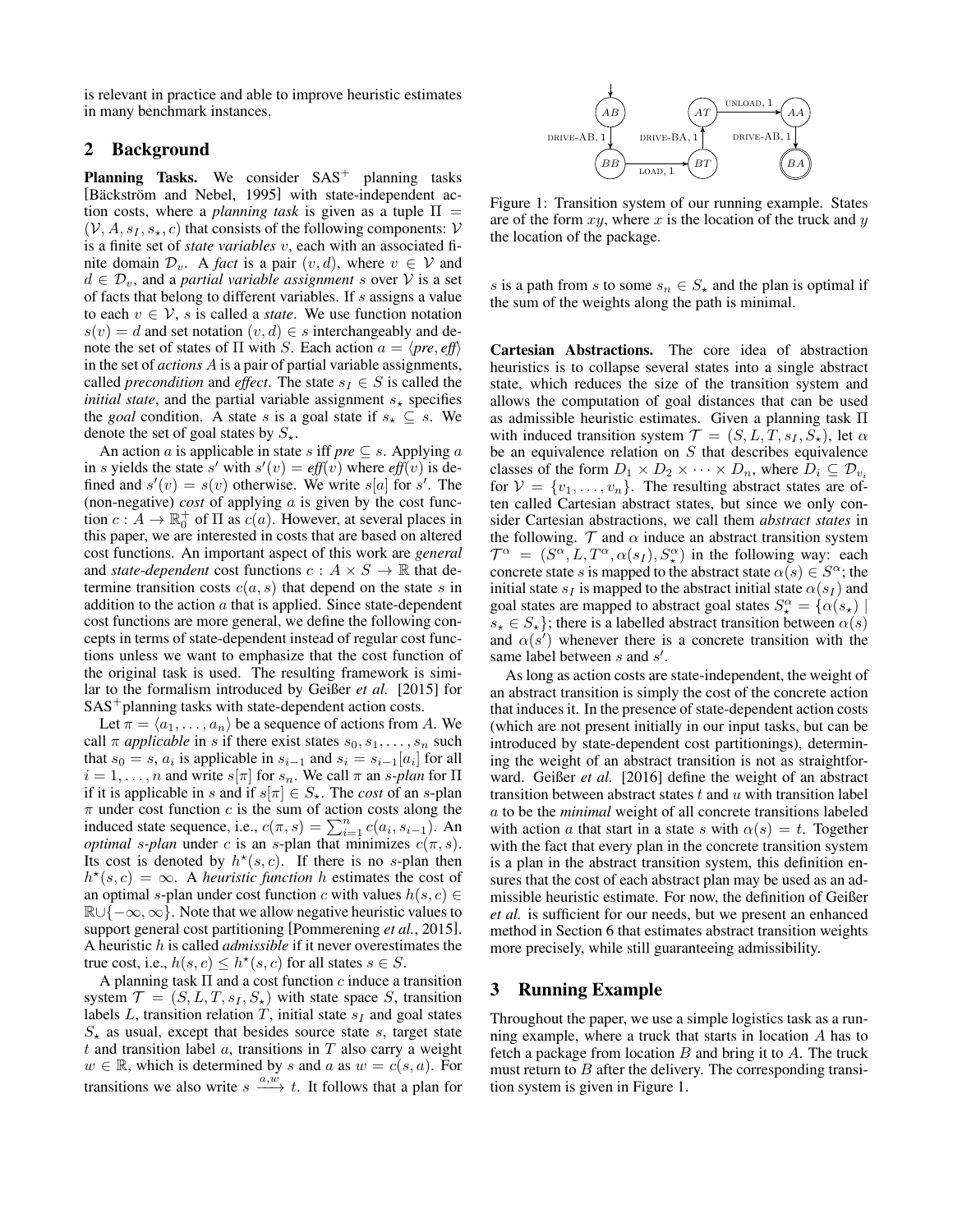The task is described by two variables  $V = \{T, P\}$  that encode the position of the truck and the package, respectively. The truck can be in each of the two locations ( $\mathcal{D}_T = \{A, B\}$ ) and the package can be in either location or in the truck  $(\mathcal{D}_P = \{A, B, T\})$ . The truck can drive without load from A to  $B$  (DRIVE-AB) and with load from  $B$  to  $A$  (DRIVE-BA). There are actions to LOAD the package into the truck in  $B$  or UNLOAD it from the truck in A. All actions have unit cost.

Note that we explicitly exclude all other actions such as driving from  $B$  to  $A$  without the package or unloading the package at  $B$ . While this makes the task trivially solvable, the task is still sufficient to show some interesting properties.

Figure 2 shows three pairs of abstractions for our example task which are used in the remainder of this paper. In all examples, we assume that the applied heuristic is the goal distance function in each abstraction, denoted  $h_1$  and  $h_2$ , respectively. Additionally, since all concrete states have exactly one applicable action, we also refer to state-action pairs  $(a, s)$ as  $s^{\rightarrow}$ . Given cost function c, we write  $c(s^{\rightarrow})$  for  $c(a, s)$ .

#### 4 State-dependent Cost Partitioning

Early work on additive admissible heuristics has mostly focused on techniques that allow to generate or identify heuristics that can be added up admissibly because each deals with a sub-problem of the planning task that can be regarded independently from the rest [Felner *et al.*, 2004; Haslum *et al.*, 2007]. An equivalent view on these techniques is to regard them as cost partitionings [Katz and Domshlak, 2007; 2010] that distribute action costs such that each operator is assigned its full cost in one heuristic and a cost of zero in all other. However, cost partitionings are more general as costs can be distributed arbitrarily between the heuristics as long as the sum over the individual costs does not exceed the original cost. Given such a cost partitioning, heuristic values are then computed on a copy of the planning task where actions cost only the fraction of the actual action cost that is assigned to the heuristic. Recently, Pommerening *et al.* [2015] showed that the framework can be extended from non-negative to general cost partitioning, which often allows to derive more accurate heuristic functions.

In this paper, we continue the process of developing more accurate cost partitioning techniques by presenting statedependent cost partitionings, a generalization where context information of applied actions is additionally taken into account.

Definition 1. *Let* Π *be a planning task. A (general)* statedependent cost partitioning *for*  $\Pi$  *is a tuple*  $P = \langle c_1, \ldots, c_n \rangle$ , *where*  $c_i : A \times S \to \mathbb{R}$  for  $1 \leq i \leq n$  *and*  $\sum_{i=1}^n c_i(a, s) \leq$  $c(a)$  *for all*  $s \in S$  *and*  $a \in A$ *. If*  $P$  *is* state-independent, *i.e., such that*  $c_i(a, s) = c_i(a, s')$  *for all*  $s, s' \in S$ ,  $a \in A$ *and*  $1 \leq i \leq n$ *, we call P a general* state-independent cost partitioning *for* Π*.*

The introduction of state-dependent cost functions does not change the fact that admissible additive heuristic can be derived.

**Theorem 1.** Let  $h_1, \ldots, h_n$  be admissible heuristics for a *planning task*  $\Pi$  *and*  $P = \langle c_1 \ldots, c_n \rangle$  *be a state-dependent* 

*cost partitioning for*  $\Pi$ *. Then*  $h_P(s) = \sum_{i=1}^n h_i(s, c_i)$  *is an admissible heuristic. If any term in the sum is*  $\infty$ *, the sum is defined as*  $\infty$ *, even if another term is*  $-\infty$ *.* 

Proof: The proof is a straightforward extension of the corresponding proof for state-independent cost partitionings (Theorem 1 in the work of Pommerening *et al.*, 2015). Consider an arbitrary state s. If  $\Pi$  has no s-plan then  $h^*(s) = \infty$ and every estimate is admissible. In the case where  $\Pi$  has an s-plan, all  $h_i(s, c_i)$  are finite or  $-\infty$  because an admissible heuristic can only produce  $\infty$  for states without plans, no matter what the cost function is. Consider the case where  $h^*(s) > -\infty$ . Let  $\pi = \langle a_1, \ldots, a_k \rangle$  be an optimal s-plan for  $\Pi$  and  $s_0, \ldots, s_k$  the state trajectory we get by executing this plan with  $s_0 = s$ . We get:

$$
h_P(h_1, \ldots, h_n, s_0) \stackrel{\text{Def.}h_P}{=} \sum_{i=1}^n h_i(s_0, c_i)
$$
  
\n
$$
\stackrel{h_i \text{ admissible}}{\leq} \sum_{i=1}^n h^*(s_0, c_i)
$$
  
\n
$$
\stackrel{\text{Def.}h^*}{\leq} \sum_{i=1}^n \sum_{j=1}^k c_i(a_j, s_{j-1})
$$
  
\n
$$
= \sum_{j=1}^k \sum_{i=1}^n c_i(a_j, s_{j-1})
$$
  
\n
$$
\stackrel{\text{Def.}P}{\leq} \sum_{j=1}^k c(a_j, s_{j-1}) \stackrel{\text{optimal}}{=} h^*(s_0)
$$

In the case where  $h^*(s_0) = -\infty$ , there exists a state s' on a path from  $s_0$  to a goal state with an incident negativecost cycle  $\pi'$ , i.e.  $\pi'$  with  $s'[\pi'] = s'$  and  $c(\pi', s') < 0$ . From the cost partioning property we get  $\sum_{i=1}^{n} c_i(\pi', s') \leq c(\pi', s') < 0$ , and hence  $c_j(\pi', s') < 0$  for at least one  $j \in \{1, \ldots, n\}$ . This implies  $h^*(s_0, c_j) = -\infty$  and hence  $h_P(h_1, \ldots, h_n, s_0) = -\infty$ , concluding the proof.

State-dependent cost partitionings differ from their stateindependent counterpart in the fact that each state-action pair can have its own cost instead of a cost that is shared among all possible applications of an action. If abstraction heuristics are considered, this corresponds to transition systems where all transitions can have arbitrary weights on the one hand and transition systems where all transitions with the same label share the same weight on the other.

**Definition 2.** Let  $h_1, \ldots, h_n$  be admissible heuristics for a *planning task* Π,  $\mathbb{P}_D$  *the space of possible state-dependent cost partitionings and*  $\mathbb{P}_I \subseteq \mathbb{P}_D$  *the space of possible stateindependent cost partitionings for* Π*. The* optimal statedependent cost partitioning (OCP<sub>D</sub>) *heuristic estimate for*  $h_1, \ldots, h_n$  in state s is  $h^{ocp_p}(s) = \max_{P \in \mathbb{P}_D} h_P(s)$ , and the optimal state-independent cost partitioning (OCPI) *heuristic estimate for*  $h_1, \ldots, h_n$  *is*  $h^{ocp_I}(s) = \max_{P \in \mathbb{P}_I} h_P(s)$ *.* 

State-dependent cost partitionings allow the computation of more accurate heuristics estimates, which is the most important theoretical contribution of this paper.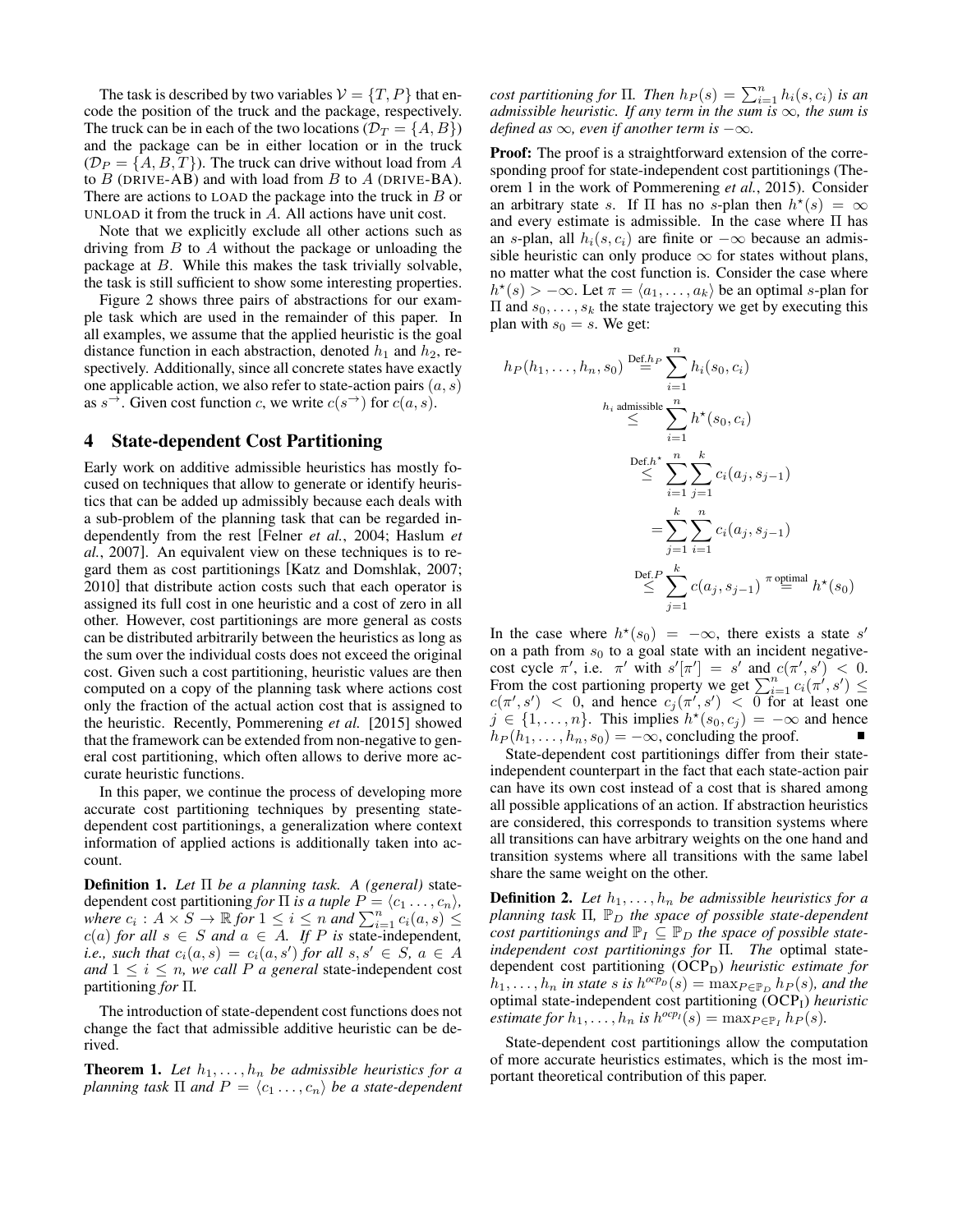

Figure 2: Abstractions for our running example. Circles depict concrete states, abstract states are rectangular, solid arcs depict the shortest path from the abstract initial state to an abstract goal state and dotted arcs are abstract self-loops. We denote the transition system at the top (bottom) of each column with  $\mathcal{T}_1$  ( $\mathcal{T}_2$ ). Edge labels denote costs of different cost partitionings.

**Theorem 2.** Let  $h_1, \ldots, h_n$  be admissible heuristics for a *planning task*  $\Pi$ *. For all*  $s \in S$  *it holds that*  $h^{ocp_p}(s) \ge$ h *ocpI*(s)*. Moreover, there are planning tasks where the inequality is strict for at least one state.*

**Proof:** The statement that  $h^{ocp}D(s) \geq h^{ocp}D(s)$  for all  $s \in S$ holds as every state-independent cost partitioning is also a state-dependent cost partitioning. The second statement follows from the following example.

**Example 1.** *Consider the two abstract transition systems*  $\mathcal{T}_1$ and  $\mathcal{T}_2$  in Figure 2a. The first edge label denotes the cost as*signed by* OCP<sup>I</sup> *, and the second the cost assigned by* OCPD*. If an action induces only self-loops (depicted by dotted arcs) in one abstraction and must be part of a shortest path (depicted by solid arcs) in the other such as*  $AT^{\rightarrow}$  *and*  $BB^{\rightarrow}$ *, all optimal cost partitionings use their full cost in the abstraction where the transition is part of the path. The difference between*  $OCP<sub>I</sub>$  *and*  $OCP<sub>D</sub>$  *is the distribution of the cost of action* DRIVE-AB*, which induces the two transitions* AB<sup>→</sup> *and*  $AA^{\rightarrow}$  *in our example task.* 

*State-independent cost partitionings must assign the same value to both transitions within each abstraction. Let this value be* x *for the first and* y *for the second abstraction in our example. The heuristic value of the initial state under an optimal state-independent cost partitioning is then the maximum of*  $(1+x)+(y+1)$  *subject to*  $x + y \le 1$ *, so*  $h^{ocp}I(AB) = 3$ .

*State-dependent cost partitionings, on the other hand, allow that two transitions that are induced by the same action are assigned different costs within the same abstraction – as long as the sum of assigned costs for each transition does not exceed that transitions original cost. In our example, a possible optimal state-dependent cost partitioning is to assign the full cost to*  $AA^{\rightarrow}$  *in the first and to*  $AB^{\rightarrow}$  *in the second abstraction, which combines to a heuristic value of*  $h^{ocp}D(AB) = 2 + 2 = 4$ 

Even though Theorem 2 provides an encouraging result,

its practical impact is limited without further work. This is mostly because the computation of an optimal statedependent cost partitioning with a method that is used to compute a state-independent cost partitioning [Katz and Domshlak, 2010; Bonet and van den Briel, 2014; Pommerening *et al.*, 2015] would require a compilation with one action for each state-action pair, a number that is linear in the number of states and hence exponential in the number of variables. Even though there are techniques like context splitting [Röger *et al.*, 2014] that allow to compute a more compact compilation, the worst-case exponential blowup cannot be avoided in general. We therefore turn our attention to saturated cost partitioning [Seipp and Helmert, 2014], a cost partitioning that is tractable in practice.

#### 5 Saturated Cost Partitioning

Seipp and Helmert [2014] introduced the concept of *cost saturation*. Iteratively, they compute an abstraction, reduce the action costs such that all goal distances are preserved, and use the remaining costs for subsequent abstractions. The result is known as a *saturated cost partitioning*. Due to the greedy nature of the procedure, the resulting cost partition usually provides worse estimates than the optimal cost partition. However, we can compute the saturated cost partitioning much faster and do not need to hold all abstractions in memory simultaneously.

Saturated State-independent Cost Partitioning. In order to show that saturated cost partitioning yields an admissible heuristic even in the presence of general costs, we extend the underlying lemma from the original paper to general costs.

Lemma 1 (Lemma 5 of Seipp and Helmert [2014] extended to general costs). Let  $h$  and  $\hat{h}'$  denote the goal distance functions in two transition systems  $\mathcal T$  and  $\mathcal T'$  that differ only in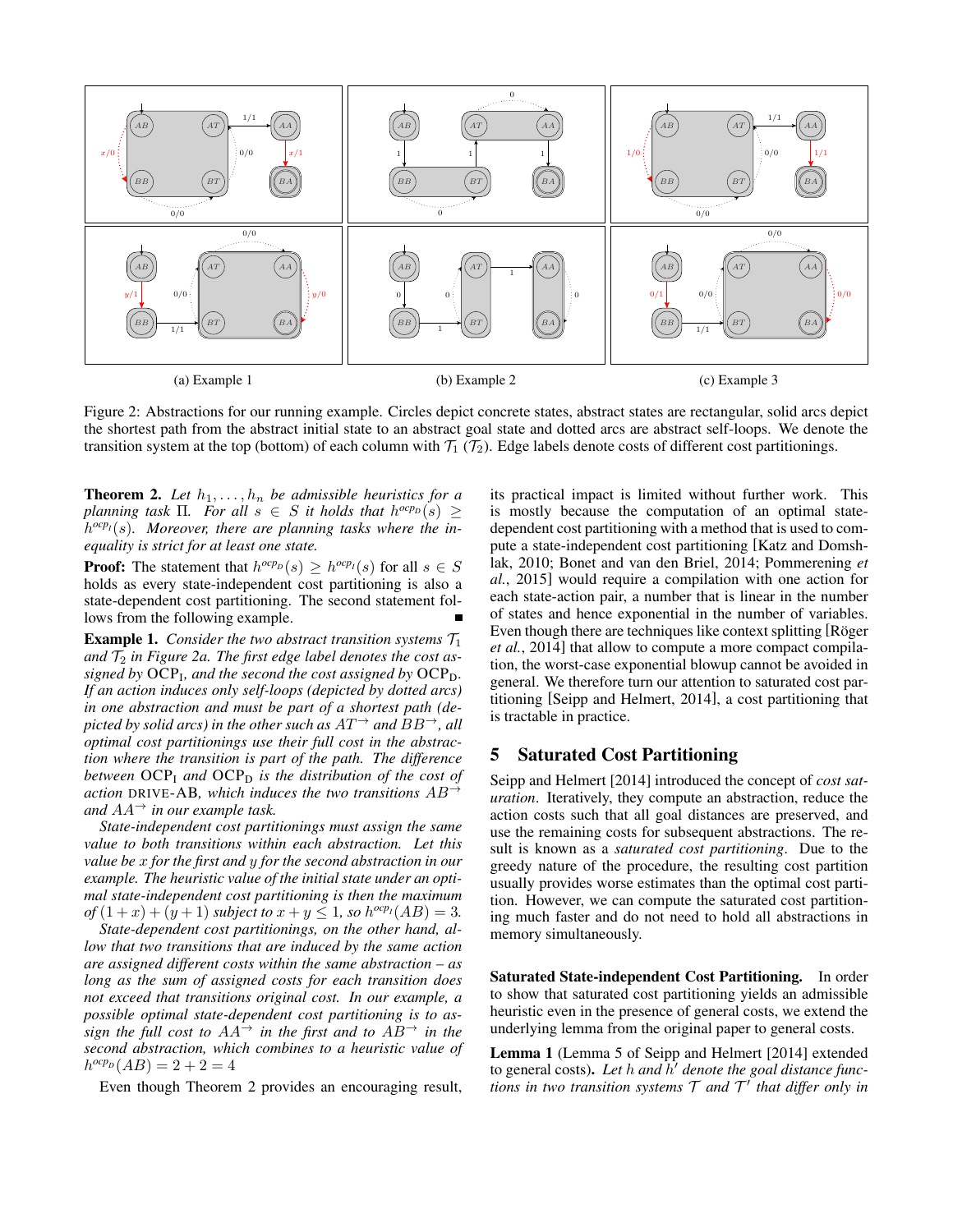*the weight of a single transition*  $s \to s'$ , which is  $w \in \mathbb{R}$  in T *and*  $w' \in \mathbb{R}$  *in*  $\mathcal{T}'$ *. If*  $h(s) - h(s') \leq w' \leq w$ *, then*  $h = h'$ *.* 

Proof: The proof is a generalization of the proof of Seipp and Helmert [2014] to transition systems with negative weights.  $\mathcal T$  and  $\mathcal T'$  only differ in the weight of  $s \to s'$ , so it suffices to show  $h'(s) = h(s)$ . We have  $h'(s) \leq h(s)$  because  $w' \leq w$ . It remains to show that  $h'(s) \geq h(s)$ . We first show that  $h(s') = h'(s')$ .

If no shortest path from  $s'$  has a cycle that contains the transition from  $s$  to  $s'$ , this is obviously true.

Assume there is a cyclic path with  $s \stackrel{w}{\rightarrow} s' \stackrel{d}{\rightarrow} s$ . In the case that  $d + w < 0$  we have  $h(s') = -\infty = h'(s')$ , since  $w' \leq w$ . In the case of  $d + w \geq 0$  and  $d + w' \geq 0$  we either have a shortest path with  $w = w' = 0$  or no shortest path containing  $s' \stackrel{d}{\rightarrow} s \stackrel{w}{\rightarrow} s'$ , as the cycle induces additional costs. What is left to show is that the reduction from  $w$  to  $w'$  cannot lead to a cyclic path with negative cost in  $\mathcal{T}'$ , i.e.  $d+w \geq 0$  and  $d+w' < 0$ . Assume  $d+w \geq 0$  and  $d+w' < 0$ . Since h estimates goal distances, we get  $h(s') \leq h(s) + d$  and hence  $h(s) - h(s') + d \ge 0$ . However, from  $h(s) - h(s') \le w'$ and  $w' + d < 0$ , we get  $h(s) - h(s') + d < 0$ , which is a contradiction. Therefore  $h(s') = h'(s')$ .

If a shortest path from s in  $\mathcal{T}'$  does not use  $s \to s'$ , then clearly  $h'(s) = h(s)$ . If it does, then its cost is  $h'(s) =$  $w' + h'(s') = w' + h(s') \geq h(s) - h(s') + h(s') = h(s).$ Thus  $h'(s) \ge h(s)$  and  $h'(s) \le h(s)$ , therefore  $h(s) = h'(s)$ .

With the preceding lemma we can define saturated stateindependent cost partitioning for general costs while preserving admissibility.

Definition 3. *Let* Π *be a planning task with cost function* c and  $\alpha_1, \ldots, \alpha_n$  abstractions. Let  $\langle c_1, \ldots, c_n \rangle$  and  $P = \langle \hat{c}_1, \ldots, \hat{c}_n \rangle$  be tuples of cost functions with the fol*lowing properties:*  $c_1 = c$ ;  $\hat{c}_i(a) = \max_{s \in S} h_i(\alpha_i(s))$  –  $h_i(\alpha_i(s[a]))$ , where  $h_i$  is the goal distance function of  $\mathcal{T}^{\alpha_i}$ *with cost function*  $c_i$ *; and*  $c_{i+1} = c_i - \hat{c}_i$ *. We call*  $c_i$  *the* remaining cost *for*  $T^{\alpha_i}$ ,  $\hat{c}_i$  *the* saturated cost *of*  $T^{\alpha_i}$  *and P the* saturated state-independent cost partitioning *for*  $\alpha_1, \ldots, \alpha_n$ .

We denote the associated heuristic by  $h^{scp_I}$ . Seipp and Helmert [2014] show that the saturated cost function preserves the goal distances of all abstract states in all abstractions, and is minimal among all distance-preserving cost functions. Next, we illustrate the computation of  ${SCP<sub>I</sub>}$  in our example domain.

Example 2. *Consider the two abstract transition systems of our running example that are shown in Figure 2b. The goal distances of*  $\mathcal{T}_1$  *are*  $h_1({AB}) = 3$ *,*  $h_1({BB, BT}) = 2$ *,*  $h_1({\{AT,AA\}}) = 1$ , and  $h_1({\{BA\}}) = 0$ . The saturated *cost*  $\hat{c}_1$  *of*  $\mathcal{T}_1$ *, which annotates the edge labels, assigns the full cost of* 1 *to both* DRIVE-AB *(which induces both* AB<sup>→</sup> *and*  $AA^{\rightarrow}$ *) and* DRIVE-BA (*i.e.,*  $BT^{\rightarrow}$ *), and* 0 *to all other actions. The remaining costs*  $c_2$ *, which are used to compute the goal distances in*  $\mathcal{T}_2$ *, are hence* 0 *for all actions except*  $c_2(BB^{\rightarrow}) = c_2(AT^{\rightarrow}) = 1$ . With this, the saturated state*independent cost partitioning for the initial state of our example is*  $h^{scp}I(AB) = 3 + 2 = 5$ *.* 

Saturated State-dependent Cost Partitioning. As stateindependent cost functions do not allow that costs are assigned to actions in the context of the current state, saturated cost functions are computed by maximizing over all weights of transitions that are labeled with the same action. Statedependent cost partitioning offers an opportunity to overcome this weakness by allowing to reduce the costs of state-action pairs rather than actions.

Definition 4. *Let* Π *be a planning task with cost function* c and  $\alpha_1, \ldots, \alpha_n$  abstractions. Let  $\langle c_1, \ldots, c_n \rangle$  and  $P = \langle \hat{c}_1, \ldots, \hat{c}_n \rangle$  be tuples of cost functions with the fol*lowing properties:*  $c_1(a, s) = c(a)$  *for all*  $a \in A$  *and*  $s \in S$ ;  $\hat{c}_i(a,s) = h_i(\alpha(s)) - h_i(\alpha(s[a]))$ , where  $h_i$  is *the goal distance function of* T <sup>α</sup><sup>i</sup> *with cost function* ci*; and*  $c_{i+1} = c_i - \hat{c}_i$ . We call  $c_i$  the remaining cost for  $\mathcal{T}^{\alpha_i}$ ,  $\hat{c}_i$ *the* saturated cost *of*  $T^{\alpha_i}$  *and P the* saturated state-dependent cost partitioning *for*  $\alpha_1, \ldots, \alpha_n$ .

We denote the associated heuristic by  $h^{rcp}D$ . Let us investigate the differences between both versions of cost saturation.

Example 3. *Consider the two abstract transition systems in Figure 2c, where the first transition label denotes the goal distances of*  $SCP<sub>I</sub>$  *and the second the goal distances of*  $SCP<sub>D</sub>$ *. Due to the state-independence of* SCP<sup>I</sup> *, a cost of* 1 *is assigned to both occurrences of* DRIVE-AB *in the first abstraction, such that no cost is left in the second one and*  $h^{sep}(AB) = 2 + 1 = 3$ . Because SCP<sub>D</sub> is state-dependent, *the cost of AB*<sup>→</sup> *can be used in the second abstraction and the heuristic estimate is*  $h^{rcp}(AB) = 2 + 2 = 4$ *.* 

In analogy to Theorem 2, Example 3 hints at a theoretical dominance of  $SCP<sub>D</sub>$  over  $SCP<sub>I</sub>$ . However, it turns out that this is not the case due to the inaccuracy caused by the greedy nature of saturated cost partitionings.

**Theorem 3.** *There are planning tasks*  $\Pi$  *and*  $\Pi'$  *with states*  $s \in S$  and  $s' \in S'$  such that  $h^{scp}D(s) > h^{scp}D(s)$  and  $h^{scp}I(s') > h^{scp}D(s').$ 

Proof: Example 3 shows that there are instances where  $h^{scp}(s) > h^{scp}(s)$ . For  $h^{scp}(s) > h^{scp}(s)$ , consider the following example.

Example 4. *Consider the planning task that is given by a set of variables*  $V = \{v_1, v_2\}$  *with domains*  $\mathcal{D}(v_1) = \mathcal{D}(v_2)$  =  ${A, B, C, D, E}$ *, a set of actions*  $A = {a_1, ..., a_5}$  *with* 

$$
pre(a_1) = \{(v_2, A)\} \quad \text{eff}(a_1) = \{(v_2, B)\}
$$
\n
$$
pre(a_2) = \{(v_1, A), (v_2, A)\} \quad \text{eff}(a_2) = \{(v_1, C), (v_2, C)\}
$$
\n
$$
pre(a_3) = \{(v_1, D), (v_2, D)\} \quad \text{eff}(a_3) = \{(v_1, B), (v_2, B)\}
$$
\n
$$
pre(a_4) = \{(v_1, E), (v_2, E)\} \quad \text{eff}(a_4) = \{(v_1, E), (v_2, B)\}
$$
\n
$$
pre(a_5) = \{(v_1, A), (v_2, A)\} \quad \text{eff}(a_5) = \{(v_1, B), (v_2, A)\},
$$

*initial state* AA*, (unique) goal state* BB *and cost function*  $c(a) = 1$  for all  $a \in A$ . The corresponding concrete transi*tion system is shown in Figure 3a, with the only plan in the*  $task - applying$   $a_5$  *followed by*  $a_1 - highlighted$  *in red. Only states with at least one applicable action and states that are reachable from some other state are included (all other states do not induce transitions in the concrete or any abstract transition system and can hence be ignored).*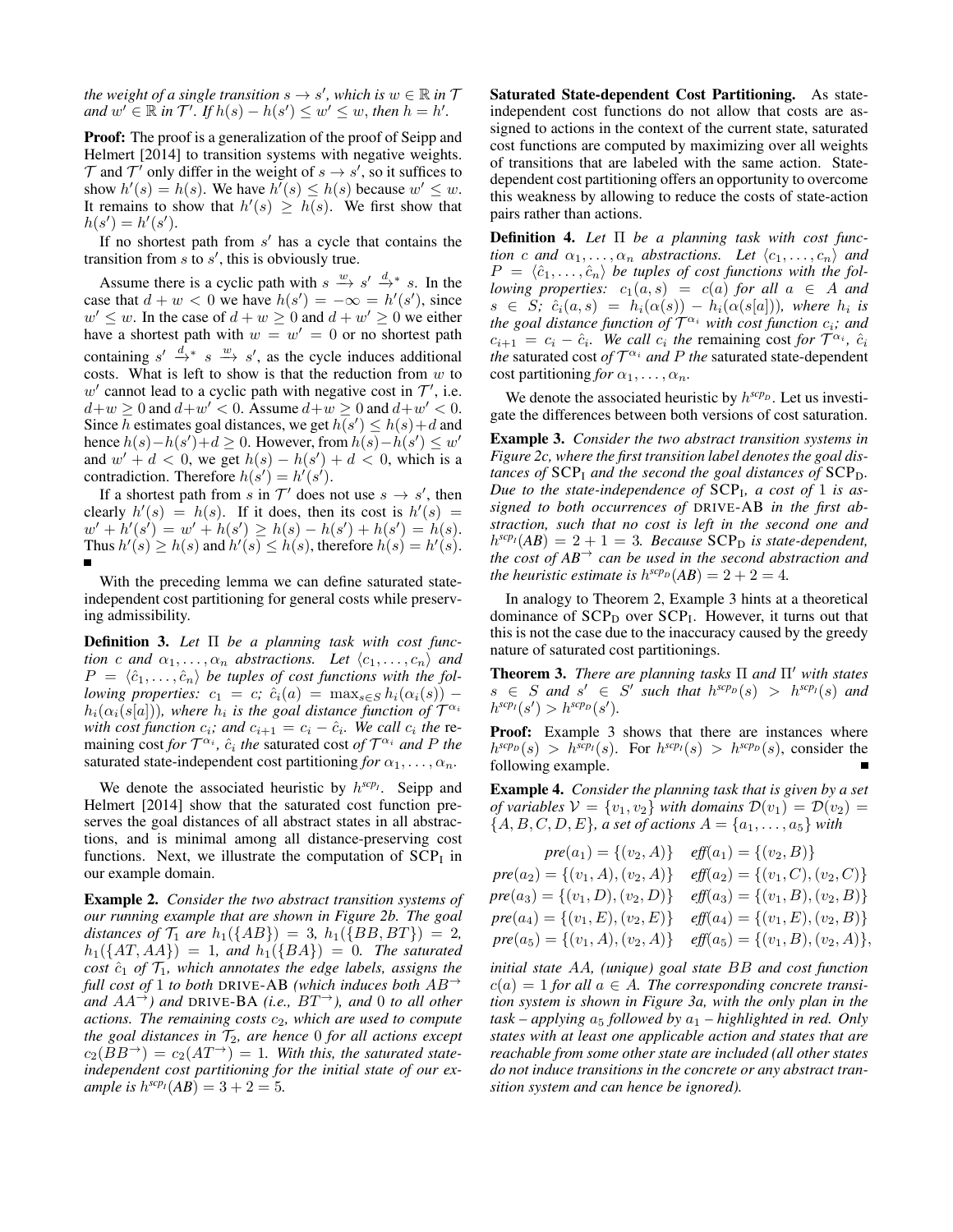

Figure 3: Example for a concrete planning task (a) and abstract transition systems (b) to (f) where  $h^{sep}(s_I) > h^{sep}(s_I)$ . Circles depict concrete states, abstract states are rectangular, and a dotted arc within an abstract state implies an abstract self-loop. Edge labels denote action costs and abstract state annotations at the top right corner give abstract goal distances if the saturated stateindependent / state-dependent cost partitioning is computed. Highlighted in red are a shortest path from the initial abstract state to the goal abstract state (unless they are identical) and abstract goal distances that are important for the example.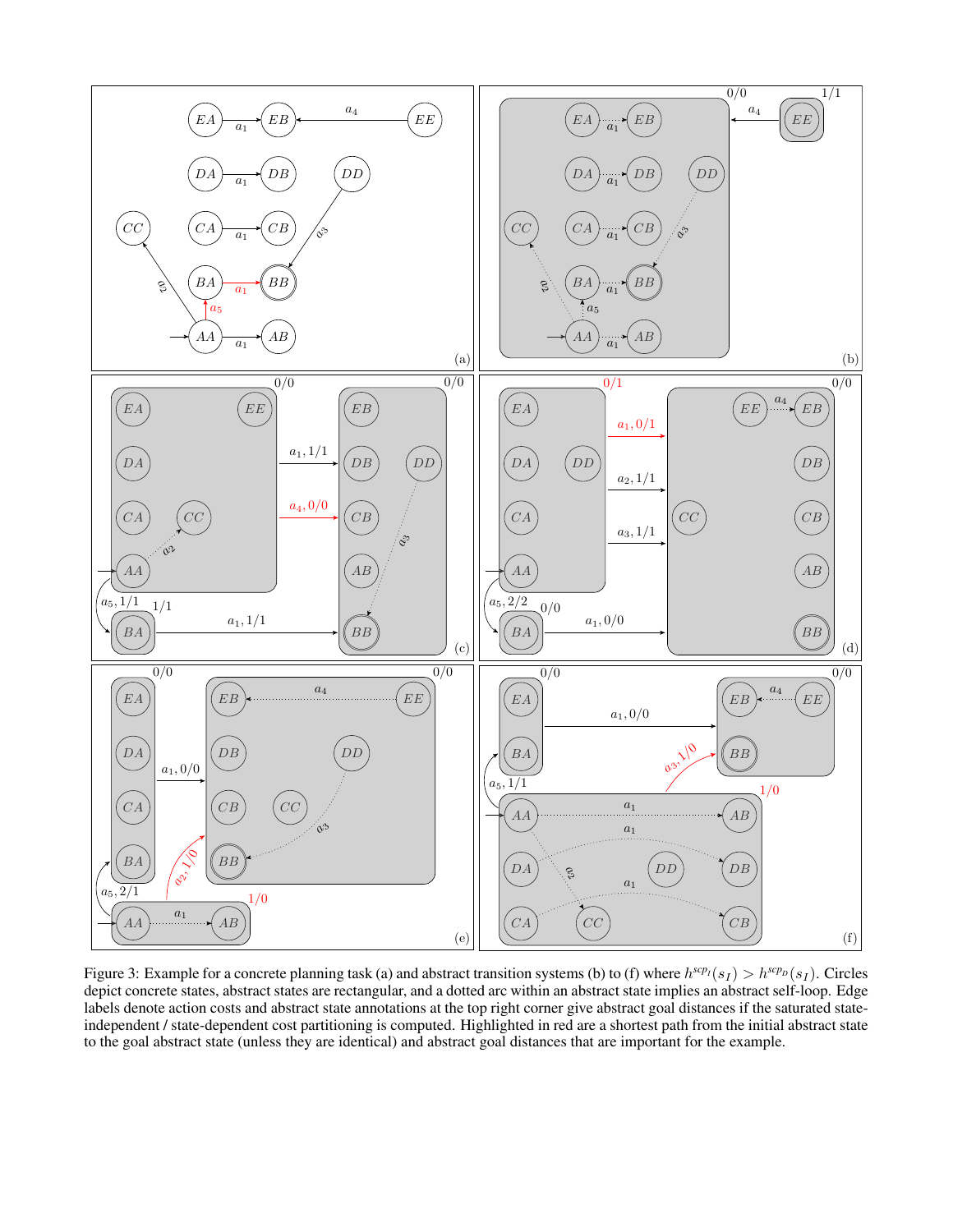*Figures 3b to 3f show five abstract transition systems*  $\mathcal{T}_b, \ldots, \mathcal{T}_f$  for the task. All underlying abstractions are *Cartesian. Note that there is only one action in the exam* $ple - a_1$  – that is applicable in more than a single state, and *it is hence the only action where state-dependent action costs can play a role. For the remainder of this example, we distinguish the remaining cost function*  $c_i$  *and the saturated cost* function  $\hat{c}_i$  of  $h^{scp_p}$  and  $h^{scp_I}$  only by the fact that the former *are functions of action and state and the latter are functions of action only.*

Let us first observe that the claim holds since  $h^{scp}I(AA)$  =  $0 + 0 + 0 + 1 + 1 > 0 + 0 + 1 + 0 + 0 = h^{rcp} (AA)$ *. To see why this is the case, we take a look at the abstractions in more detail. In*  $\mathcal{T}_b$ *, the abstract initial state and the abstract goal state are identical; the goal distance is hence* 0*, independent of the applied cost partitioning. This abstraction is only included to show that we do not require a zero-cost action for our example, and it's only purpose is to show that such an action can easily be an intermediate result of the computation of a saturated cost partitioning (here, it is*  $a_4$  *where the remaining cost is decreased to* 0 *in both cost partitionings).*

In all further abstract transition systems,  $a_4$  no longer in*curs any cost. While this does not lead to different distance estimates in the second abstraction (this would not be possible as the remaining cost functions are still identical for both cost partitionings), it does incur an important difference: if the saturated state-independent cost partitioning is used, we*  $get\ \hat{c}_2(a_1) = \max\{1, 0\} = 1$ , due to the transition at the bot*tom of Figure 3c, and therefore*  $c_3(a_1) = 0$ *. For the saturated state-dependent cost partitioning, we have*  $c_3(a_1, BA) = 0$ *as well, but*  $c_3(a_1, s) = 1$  *for*  $s \in \{AA, CA, DA, EA\}.$ 

*At this point, the remaining cost of* h *scp<sup>D</sup> is hence larger than or equal to the remaining cost of* h *scp<sup>I</sup> for all stateaction pairs. However,*  $T_d$  *illustrates why the greediness of saturated cost partitionings leads to a situation where larger remaining costs in the state-dependent case are not necessarily beneficial: the most important difference between both techniques is that the abstract goal distance of the abstract initial state is* 1 *in the state-dependent case and* 0 *otherwise. While this leads to a larger heuristic estimate for* this *abstraction, it has the negative side effect that*  $\hat{c}_3(a_2, AA)$  =  $\hat{c}_3(a_3, DD) = 1$  *while*  $\hat{c}_3(a_2) = \hat{c}_3(a_3) = 0$  *and hence*  $c_4(a_2, AA) = c_4(a_3, DD) = 0$  *but*  $c_4(a_2) = c_4(a_3) = 1$ .

*The final two abstractions*  $\mathcal{T}_e$  *and*  $\mathcal{T}_f$  *finally exploit this difference by including a shortest path that consists of only*  $a_2$ *and* a3*, respectively. We therefore get abstract goal distances of* 1 *with* h *scp<sup>I</sup> for both abstractions and of* 0 *for* h *scp<sup>D</sup> , and hence*  $h^{scp_I}(AA) > h^{scp_D}(AA)$ .

In Theorems 2 and 3 we have investigated the relationship between  $OCP<sub>D</sub>$  and  $OCP<sub>I</sub>$  on the one hand and  $SCP<sub>D</sub>$  and  $SCP<sub>I</sub>$  on the other. What is left is the relationship between  $\text{SCP}_\text{D}$  and  $\text{OCP}_\text{I}$ .

**Corollary 1.** *There are a planning tasks*  $\Pi$  *and*  $\Pi'$  *with states*  $s \in S$  *and*  $s' \in S'$  *such that*  $h^{scp}(s) > h^{ocp}(s)$  *and*  $h^{ocp}I(s') > h^{scp}D(s').$ 

Proof: For the first part, consider Examples 1 and 3 where  $h^{rcp}(AB) = 4$  and  $\hat{h}^{ocp}(AB) = 3$ . The second part follows from Definition 2 and Theorem 3.



Figure 4: Summary of theoretical dominance results.

Figure 4 shows a summary of our theoretical results (where  $A \rightarrow B$  means A dominates B). While optimal statedependent cost partitioning clearly combines the best of both worlds, we leave it for future work, since computing it is exponential. On the other hand, saturated state-dependent cost partitioning may not always result in better heuristic estimates, but it has the potential to surpass optimal stateindependent cost partitioning, which warrants further investigation. We therefore discuss practical considerations for the computation of saturated state-dependent cost partitioning in the following section.

# 6 Implementation Details of h *scp<sup>D</sup>*

Given a set of abstractions, Section 5 reveals a general workflow to compute saturated state-dependent cost partitionings. For each abstraction we have to apply the following four steps: (1) determine the abstract transition weights (with the current remaining cost function), (2) compute the abstract goal distances, (3) compute the saturated state-dependent cost function, and (4) determine the remaining cost function. Note that the cost function for the first abstraction is the (stateindependent) original cost function, while subsequent abstractions use the remaining costs, computed in the previous iteration. In general, it is not important how we obtain the abstractions, although some abstractions or abstraction orders may result in better heuristics than others. We will briefly discuss this in Section 7. In fact, we do not even require Cartesian abstractions. When we describe the implementation of the four steps above in the remainder of this section, we will, however, see that Cartesian abstractions are necessary to guarantee some important properties.

Edge-valued Decision Diagrams. To encode statedependent cost functions, we need a suitable representation. We chose edge-valued multi-valued decision diagrams, because they are (i) often *compact*, albeit worst-case exponential, they (ii) allow *efficient computation* of *abstract* cost values as long as the abstract states are *Cartesian* [Geißer *et al.*, 2016], and they (iii) admit reasonably *efficient arithmetic operations*, in particular subtraction of the current saturated costs from the current remaining costs that is needed to determine the remaining costs for the next iteration. Taking binary sums and differences is linear in the product of the sizes of the input EVMDDs, a result that can be easily generalized from a result by Lai *et al.* [1996] on EVBDDs. EVMDDs work as follows: like BDDs [Bryant, 1986], EVMDDs contain decision nodes. At each decision node, the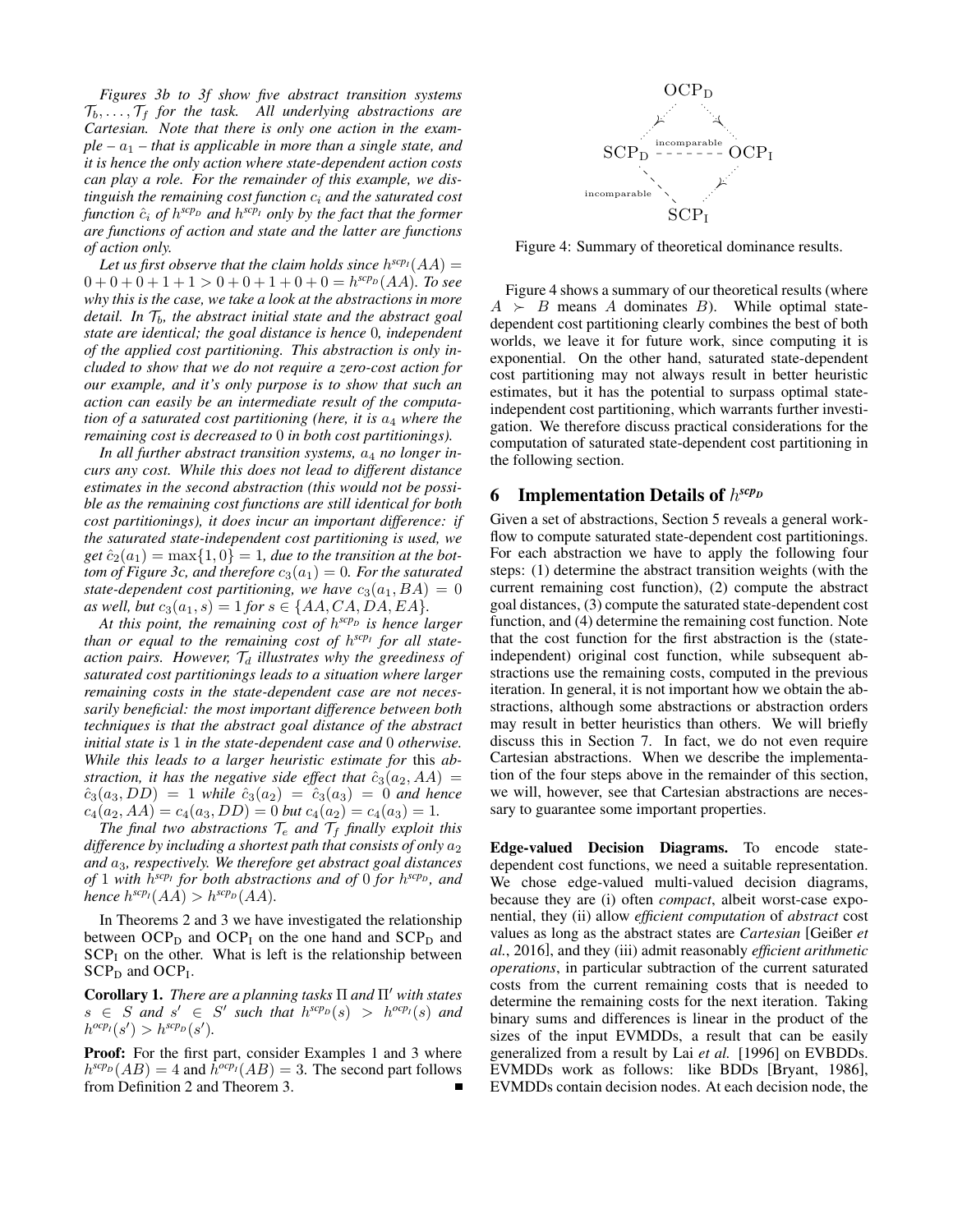diagram branches over the value of the associated decision variable. There are three differences from BDDs: first, branchings can be  $n$ -ary instead of only binary, second, the values returned by evaluating an EVMDD can come from a finite range of values instead of just being true or false, and third, the return values are associated with the *edges* of the diagram instead of the *leaves*. When traversing an EVMDD for a single valuation s, the resulting value is the sum of edge weights along the unique path corresponding to  $s$ .

Determining Abstract Transition Weights. Assume that we have an EVMDD representing the remaining cost function for the current abstraction of some action  $a$ , and that we want to use this EVMDD to determine abstract transition weights for the next abstraction we build. The main challenge is this: with the EVMDD, we can easily determine what  $a$  costs in any *concrete* state. Geißer *et al.* [2016] show that we can use the same EVMDD to efficiently determine what  $a$  costs in any *abstract* state as well, as long as the abstract state is Cartesian. Here, we extend their technique in order to obtain more accurate transition weights depending not only on the source state of the transition, but also on its target state. Note that for deterministic transition systems, this does not make a difference, but for non-deterministic transition systems it does, and that the abstractions we consider here may indeed introduce non-determinism. More specifically, we want to be able to assign two *different* weights to two different abstract transitions  $t \xrightarrow{a} u_1$  and  $t \xrightarrow{a} u_2$  with the same abstract source state  $t$  and the same action label  $a$  depending on whether it leads to  $u_1$  or  $u_2$ . This gives us more accurate abstract goal distances. In order to accomplish this, we (i) identify via regression the subset  $t_1$  of t where a is applicable and leads to  $u_1$ , and (ii) restrict t to that subset; and similarly for  $u_2$ . Both regression and intersection of Cartesian sets preserve Cartesianness [Seipp and Helmert, 2013], so we can still safely assume that  $t_1$  and  $t_2$  are Cartesian sets and hence admit efficient EVMDD operations. Note that any two such  $t_1, t_2$  that are computed by regression are indeed disjoint, even if they originate from the same abstract state  $t$  via regression through the same action a from two different states  $u_1$  and  $u_2$ . Figure 5 illustrates the idea of improving the abstraction via regression. The abstract state  $t$  contains four concrete states where  $a$  is applicable, at costs 2, 3, 4, and 5, respectively. Simply minimizing the cost of  $a$  over all four states would require us to assign cost 2 to  $a$  in the entire set  $t$ . However, by partitioning the four concrete states into the two states leading to successors in  $u_1$  at cost 3 and 5 (represented by the Cartesian set  $t_1$ ), and into those two states leading to successors in  $u_2$  at cost 2 and 4 (represented by the Cartesian set  $t_2$ ), we can now assign cost 2 to  $a$  in  $t_2$ , and the higher cost of 3 to  $a$ in  $t_1$ .

Computing Saturated State-dependent Cost Functions. Computing abstract goal distances is straightforward, e. g., using Dijkstra's algorithm in a backward manner. We skip discussing that and move on to computing saturated statedependent cost functions. We already know how to *compute* them from the theoretical part of this paper. Here, we dis-



Figure 5: Abstract transition weights.

cuss how to efficiently *represent* them using EVMDDs. Assume that after regression and saturation, action a costs  $\delta_k$ in Cartesian set  $t_k$ ,  $k = 1, \ldots, m$ . Then we can obtain an EVMDD that encodes the saturated cost function of  $a$  as follows: for each set  $t_k$ , we can efficiently compute an EVMDD that encodes the *characteristic function* of  $t_k$  weighted with its cost  $\delta_k$ . This EVMDD branches on all relevant variables in sequence, routing branches inconsistent with  $t_k$  immediately to the sink and branches consistent with it to the next decision node/variable. All edge weights are zero except for those leading from the last decision variable to the sink that are consistent with  $t_k$ . Those carry weight  $\delta_k$ . Moreover, we can compute an EVMDD representing the *sum* of those characteristic-function EVMDDs for  $k = 1, \ldots, m$ , which is exactly the saturated cost function we are after. Taking this sum is exponential only in the number of Cartesian sets  $m$  and nothing else. In general, this cannot be avoided, not even in the Cartesian setting. Note that for abstract sets which do not lead to the goal we can assign sufficiently small saturated cost values to concrete states mapped to them. This results in arbitrarily large remaining costs, which mirrors the observation that applying the action in such a state makes the task unsolvable. Finally, representing the new remaining cost function of a as an EVMDD is trivial. We have EVMDDs for the previous remaining cost function and for the current saturated cost function of a. Taking the difference of two functions is a simple EVMDD operation and returns the desired EVMDD.

#### 7 Empirical Evaluation

Even though the focus of this paper is on theoretical aspects of state-dependent cost partitionings, we have performed a brief empirical evaluation as well. Its aim is to investigate whether the potentially exponential blowup of the EVMDD size is critical in practice and how relevant state-dependent cost partitionings are in practice. It is important to note that we are not evaluating an elaborate algorithm that is optimized for the computation of accurate heuristic values with statedependent cost partitionings. The creation of abstractions that are well suited to be used in combination with statedependent cost partitionings is in particular not the focus of this paper, but plays an important role when accurate heuristic estimates are desired. Moreover, we did not implement any form of variable ordering in the decision diagrams [Rudell, 1993], which would further reduce their exponential blowup.

We have implemented the saturated state-dependent cost partitioning algorithm that is sketched in the previous section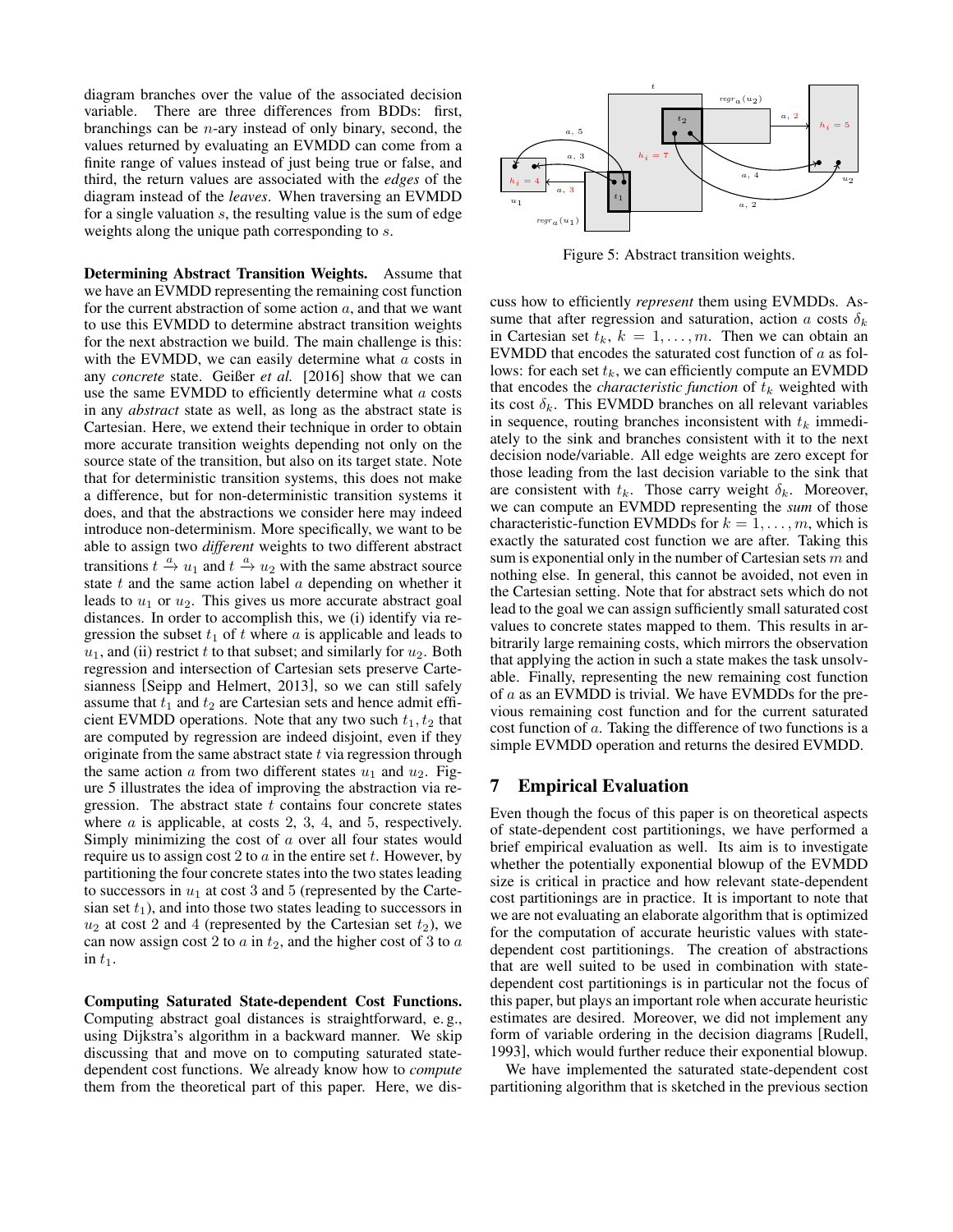on top of the CEGAR implementation of Seipp and Helmert [2013] in the Fast Downward planning system [Helmert, 2006]. Our algorithms use the same parameter settings as the configuration that performed best for saturated stateindependent cost partitionings in the original work on the topic [Seipp and Helmert, 2014] with two exceptions: first, we used a maximal number of states (10000) instead of a timeout to decide when the heuristic computation terminates in order to make the abstraction generation process deterministic. And second, we do not interleave the generation of an abstraction based on the latest remaining cost function with the computation of its saturated cost function but compute all abstractions with the original cost function instead. Combined, both changes make sure that all algorithms compute their respective cost partitionings on identical abstract transition systems.

We have performed experiments on all supported IPC 1998–2014 benchmarks on Intel Xeon E5-2660 CPUs running at 2.2 GHz with a time limit of 30 minutes and a memory limit of 2 GB. The exponential blowup of the EVMDD size is critical in only six out of 57 domains, namely FREE-CELL, MPRIME, MYSTERY, PIPESWORLD-NOTANKAGE, PIPESWORLD-TANKAGE, and TIDYBOT 2011. However, a simple procedure that uses saturated state-independent costs for all abstractions where the number of transitions with nonzero cost is too large leads to an algorithm that preserves the advantages of state-dependent cost partitionings in most domains and mitigates the risk of unmanageable EVMDDs successfully.

Table 1 gives the number of instances per domain where the heuristic value of the initial state with  $h^{scp}$  is larger, smaller and derived from a different sum of heuristic values in comparison to  $h^{scp}$ *I*. The state-dependent version improves over the state-independent one in 228 out of 1667 instances, it performs worse in 76, and there are another 25 instances where both compute the same heuristic estimate for the initial state but based on different sums. It is a promising result that  $h^{scp}D$ is already better in approximately  $\frac{1}{7}$  of the instances even when the considered abstractions are not tailored to exploit context information. We believe that the fact that  $h^{scp_I}$  performs better on an instance is a sign that state-dependent costs are relevant in that instance, and it may very well only be the greediness of saturated cost partitionings, the poor abstraction generation or even just the abstraction order that prevent a result where  $h^{scp}$  is better than  $h^{scp}$  instead of worse.

Even when the estimates do not differ, we assume that it is often only the choice of abstractions that prevents an improved heuristic estimate with state-dependent cost partitionings. A look at the domains where the heuristic estimates differ in at least one instance reveals that similarly structured problems (like, for instance, route or transportation problems) are either present with a large number of representatives or not at all. This hints at the fact that the relevance of context information is domain- and not instance-dependent (i.e., relevant in all instances that are part of a domain with at least one instance were the heuristic estimates differ). Under the assumption that this is the case, there are 944 instances among the 1667 and hence more than half of them where state-dependent cost partitionings have the potential to im-

| Domain                      | $h^{scp} > h^{scp}$ | $h^{scp}$ < $h^{scp}$ | different sum  |
|-----------------------------|---------------------|-----------------------|----------------|
| AIRPORT (50)                | 1                   | 1                     | 2              |
| BARMAN 2011 (20)            | 16                  | $\mathbf{0}$          | 16             |
| BARMAN 2014 (14)            | 8                   | $\mathbf{1}$          | 9              |
| BLOCKS (35)                 | 21                  | $\overline{4}$        | 26             |
| DEPOT $(22)$                | 4                   | 3                     | $\overline{7}$ |
| DRIVERLOG (20)              | $\mathbf{1}$        | 5                     | $\overline{7}$ |
| <b>ELEVATORS 2008 (30)</b>  | 19                  | $\mathbf{1}$          | 22             |
| <b>ELEVATORS 2011 (20)</b>  | 12                  | $\mathbf{1}$          | 15             |
| <b>FLOORTILE 2011 (20)</b>  | $\overline{7}$      | $\overline{4}$        | 13             |
| <b>FLOORTILE 2014 (20)</b>  | 7                   | 5                     | 14             |
| GRID(5)                     | $\overline{4}$      | $\boldsymbol{0}$      | $\overline{4}$ |
| HIKING 2014 (20)            | 12                  | $\overline{c}$        | 15             |
| MPRIME (35)                 | 1                   | $\mathbf{0}$          | $\overline{2}$ |
| MYSTERY (30)                | $\mathbf{0}$        | $\boldsymbol{0}$      | 1              |
| <b>NOMYSTERY 2011 (20)</b>  | $\overline{4}$      | $\mathbf{1}$          | 5              |
| <b>OPENSTACKS</b> (30)      | $\overline{c}$      | $\overline{0}$        | $\overline{c}$ |
| OPENSTACKS 2008 (30)        | 10                  | $\boldsymbol{0}$      | 10             |
| OPENSTACKS 2011 (20)        | 6                   | $\overline{0}$        | 6              |
| OPENSTACKS 2014 (20)        | 3                   | $\mathbf{0}$          | 3              |
| PARCPRINTER 2008 (20)       | $\overline{7}$      | $\mathbf{1}$          | 8              |
| PARCPRINTER 2011 (20)       | 5                   | 1                     | 6              |
| PARKING 2011 (20)           | $\overline{0}$      | 1                     | 1              |
| PATHWAYS-NONEG (30)         | 3                   | 16                    | 22             |
| PSR-SMALL (50)              | 11                  | $\mathbf{0}$          | 11             |
| ROVERS (40)                 | 3                   | 4                     | 8              |
| SATELLITE (36)              | 7                   | 3                     | 11             |
| <b>SCANALYZER 2008 (30)</b> | $\mathbf{1}$        | $\mathbf{0}$          | 1              |
| <b>SCANALYZER 2011 (20)</b> | $\mathbf{1}$        | $\boldsymbol{0}$      | 1              |
| SOKOBAN 2008 (30)           | 6                   | $\mathbf{0}$          | 6              |
| SOKOBAN 2011 (20)           | 3                   | $\mathbf{0}$          | 3              |
| TETRIS 2014 (17)            | $\mathbf{1}$        | 1                     | $\overline{c}$ |
| TPP (30)                    | 8                   | $\overline{c}$        | 11             |
| <b>TRANSPORT 2008 (30)</b>  | 14                  | $\overline{4}$        | 20             |
| <b>TRANSPORT 2011 (20)</b>  | 11                  | 6                     | 18             |
| <b>TRANSPORT 2014 (20)</b>  | 9                   | 9                     | 18             |
| TRUCKS (30)                 | $\boldsymbol{0}$    | $\overline{0}$        | 1              |
| WOODWORKING 2008 (30)       | $\boldsymbol{0}$    | $\mathbf{0}$          | 1              |
| WOODWORKING 2011 (20)       | $\Omega$            | $\mathbf{0}$          | 1              |
| Remaining domains (723)     | $\Omega$            | $\mathbf{0}$          | $\overline{0}$ |
| Total (1667)                | 228                 | 76                    | 329            |

Table 1: Number of instances per domain where  $h^{scp}(s_I)$  is larger, smaller or the result of a different sum than  $h^{sep}(s_I)$ .

prove over state-independent ones. We believe that this is a promising result that encourages future work on the topic, e.g., on well-suited abstraction generation methods or other state-dependent cost partitionings.

#### 8 Conclusion

We generalized the concept of cost partitionings even further and showed that additional information can be extracted from a set of abstractions if context information of applied actions is taken into account. We showed that an optimal state-dependent cost partitioning dominates all stateindependent cost partitionings and that there are planning tasks where the dominance is strict. As it is unclear how an optimal state-dependent cost partitioning can be computed efficiently in practice, we applied the idea to the efficiently computable saturated cost partitioning. We showed that saturated state-dependent cost partitioning does not dominate its state-independent sibling, but may still surpass optimal stateindependent cost partitioning. We discussed practical considerations regarding saturated state-dependent cost partitioning and reasoned that EVMDDs are a suitable representation for the resulting cost functions as long as the abstractions are Cartesian. A baseline implementation of our approach re